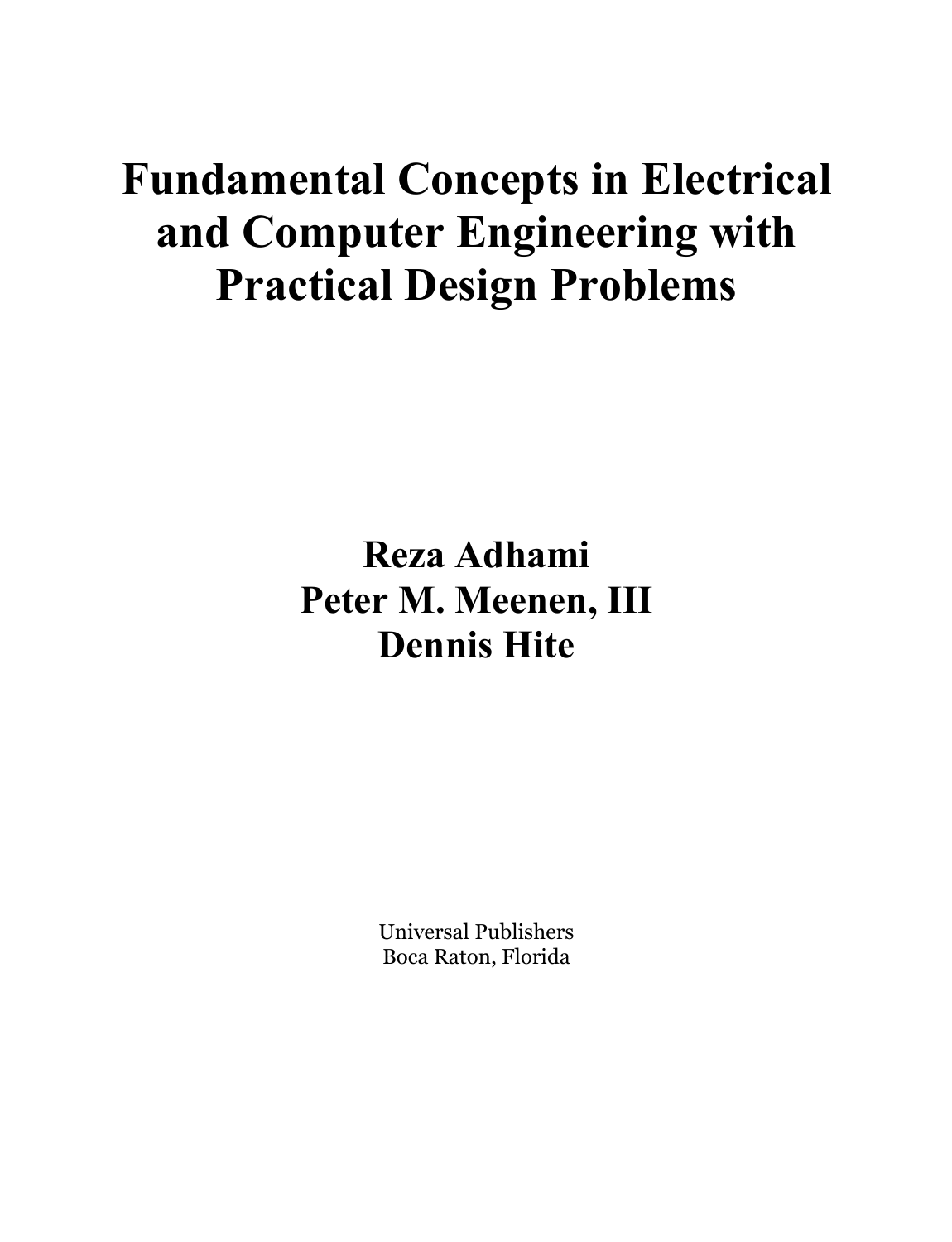*Fundamental Concepts in Electrical and Computer Engineering with Practical Design Problems*

Copyright © 2007 Reza Adhami, Peter M. Meenen, III, and Dennis Hite All rights reserved.

> Universal Publishers Boca Raton, Florida • USA 2007

ISBN: 1-58112-971-8 (paperback) 13-ISBN: 978-1-58112-971-7 (paperback)

ISBN: 1-58112-973-4 (ebook) 13-ISBN: 978-1-58112-973-1 (ebook)

www.universal-publishers.com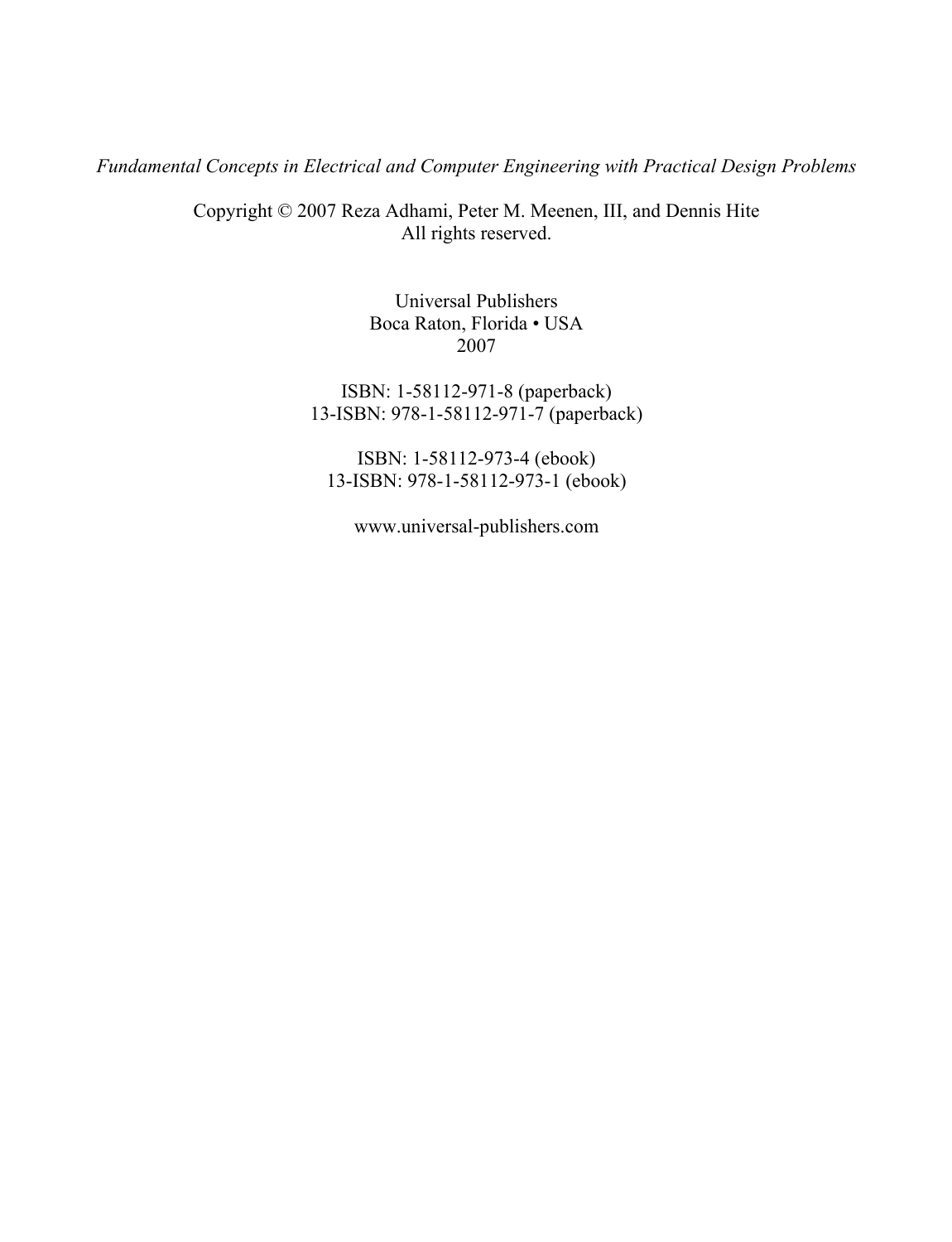## Purpose

 In many cases, the beginning engineering student is thrown into upper-level engineering courses without an adequate introduction to the basic material. This, at best, causes undue stress on the student as they feel unprepared when faced with unfamiliar material, and at worst, results in students dropping out of the program or changing majors when they discover that their chosen field of engineering is not what they thought it was. The purpose of this text is to introduce the student to a general cross-section of the field of electrical and computer engineering. The text is aimed at incoming freshmen, and as such, assumes that the reader has a limited to nonexistent background in electrical engineering and knowledge of no more than pre-calculus in the field of mathematics. By exposing students to these fields at an introductory level, early in their studies, they will have both a better idea of what to expect in later classes and a good foundation of knowledge upon which to build.

## **Organization**

 This text consists of twenty chapters organized into five distinct units. In the first unit, the student is presented with a review of some key mathematical concepts. This overview is designed to fill in any gaps in the student's previous mathematical background and to provide a foundation for their study of the remaining chapters of the text. The first unit consists of three chapters. Each of these chapters focuses on a different important area of mathematics with which the beginning engineering student should be acquainted. The topics, covered in the first three chapters of the text, include, numeric bases, complex numbers, and basic elements of vectors and matrices.

 Chapter 1 introduces the student to the concept of numerical bases. They will learn what a base is, how to convert back and forth between a given base and decimal, and how to work with some of the most common numerical bases, including binary, octal, and hexadecimal.

 Chapter 2 covers the basics of complex numbers. The student will learn what a complex number is, how to represent these numbers in both the Cartesian and polar coordinate systems, how to convert between these systems, and how to perform basic arithmetic operations using complex numbers.

 Chapter 3, the final math review chapter, introduces the student to some basic concepts in linear algebra. The chapter begins with the introduction of vectors and some simple vector arithmetic. The focus is then expanded to include matrices. Basic matrix arithmetic, such as addition, subtraction, and multiplication, is covered. Other basic matrix operations are also introduced. These include the concepts of matrix transpose, minors, cofactors, determinants, and inverses. The chapter concludes with an application of the matrix inverse. The use of the matrix inverse to obtain the solution of systems of linear equations is covered and related to the practical engineering application of circuit analysis.

 Once the basics in mathematics have been established, the student may move on to the other four units of the text. The second unit consists of three chapters that are designed to provide the student with a better understanding of basic concepts in the area of electrical engineering.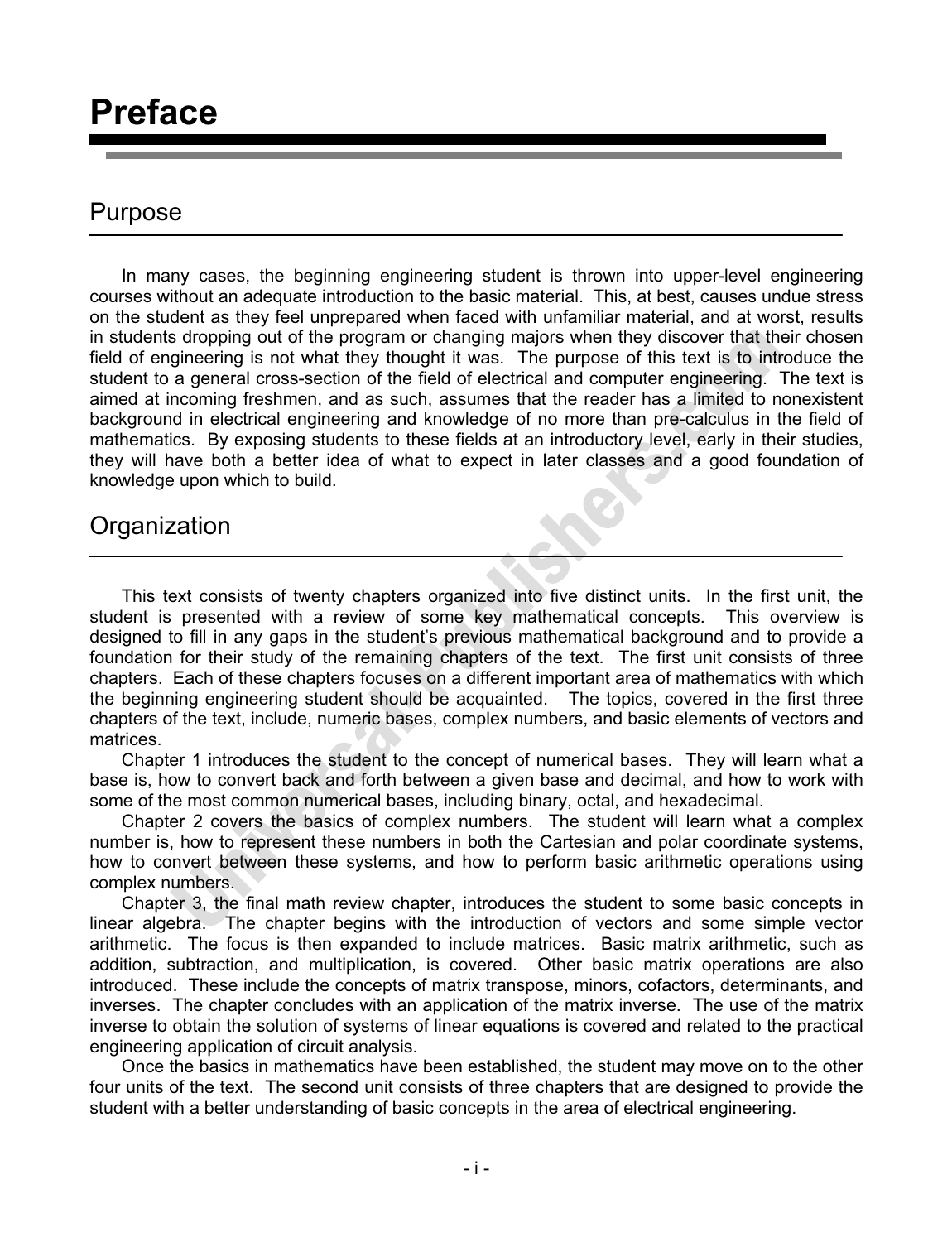Chapter 4 focuses on providing the student with the basics of electricity. In addition, the electrical components that are used to build electronic devices are examined.

 Chapter 5 provides the student with an overview of electrical power and the power industry. The student is exposed to topics including the generation and supply of electrical power to the end user.

 Chapter 6 introduces the student to the concepts involved in basic circuit analysis. They are first presented with the basics of resistors in series and parallel and taught how to find the equivalent resistances of these configurations. They then learn about voltage and current dividers and Kirchoff's voltage and current laws. Finally, the student is presented with two approaches to more complicated circuit analysis. The basics of both mesh and nodal analysis are presented.

 The third unit of the text is designed to provide the student with a background in important computer engineering concepts. Its two chapters provide the student with basic concepts in the areas of digital logic and computer organization.

 Chapter 7 presents the basic concepts of digital logic. The student is introduced to the basic logic gates, truth tables and Boolean expressions. They are taught how to analyze a logic circuit to create truth tables and how to build a logic circuit that satisfies a given set of conditions. Finally, students are taught the basics of logic simplification and introduced to the practical considerations involved in the construction of a logic circuit from physical components.

 Chapter 8 continues with the student's introduction to computer engineering topics by describing the organization of a typical computer. The various functional components that make up a computer are described and the student is introduced to the way in which these components work together to perform the computer's basic functions.

 The fourth unit covers the areas of digital signal processing, image processing, and communication. The four chapters in this unit provide the student with an overview of DSP, sound and image processing, communication theory, and information coding.

 Chapter 9 is designed to provide the student with a basic introduction to the area of digital signal processing. The student is presented with an introduction to signals and systems. In addition, some of the basic operations involved in basic signal processing are introduced on a limited scale.

 Chapter 10 provides an application of digital signal processing to the area of sound. The concept of audio signals is introduced, and several applications of digital signal processing within this area are presented.

 Chapter 11 continues the examination of digital signal processing applications by looking at two-dimensional signals or images. The basics of photography and human vision are presented to show the importance of analog signals. Digital equivalents are given and the concepts of filtering, edge detection, and noise removal are explored.

 Chapter 12 deals with the concepts involved in communication. The five parts of a basic communication system are examined. In addition, this chapter also explores the concept of encoding information for ease of transmission and the detection or correction of errors. Several coding techniques are presented.

 The fifth and final unit provides several laboratory tutorials (modules), exercises, and design problems written to provide students with an introduction to several concepts and tools they will be utilizing throughout their education in engineering.

 Chapter 13 is a self contained Module that introduces students to the MATLAB software package. Topics covered include MATLAB's basic commands, functions, plotting, and MATLAB M-Files

 Chapter 14 introduces students to the CAD software package Multisim. Several topics are included such as voltage, current, power, and resistance measurements. This material can be used as a precursor to having the students make real measurements in the laboratory.

 Chapter 15 introduces students to serial communications and the RS232 standard utilizing a personal computer and the Windows communication software HyperTerminal.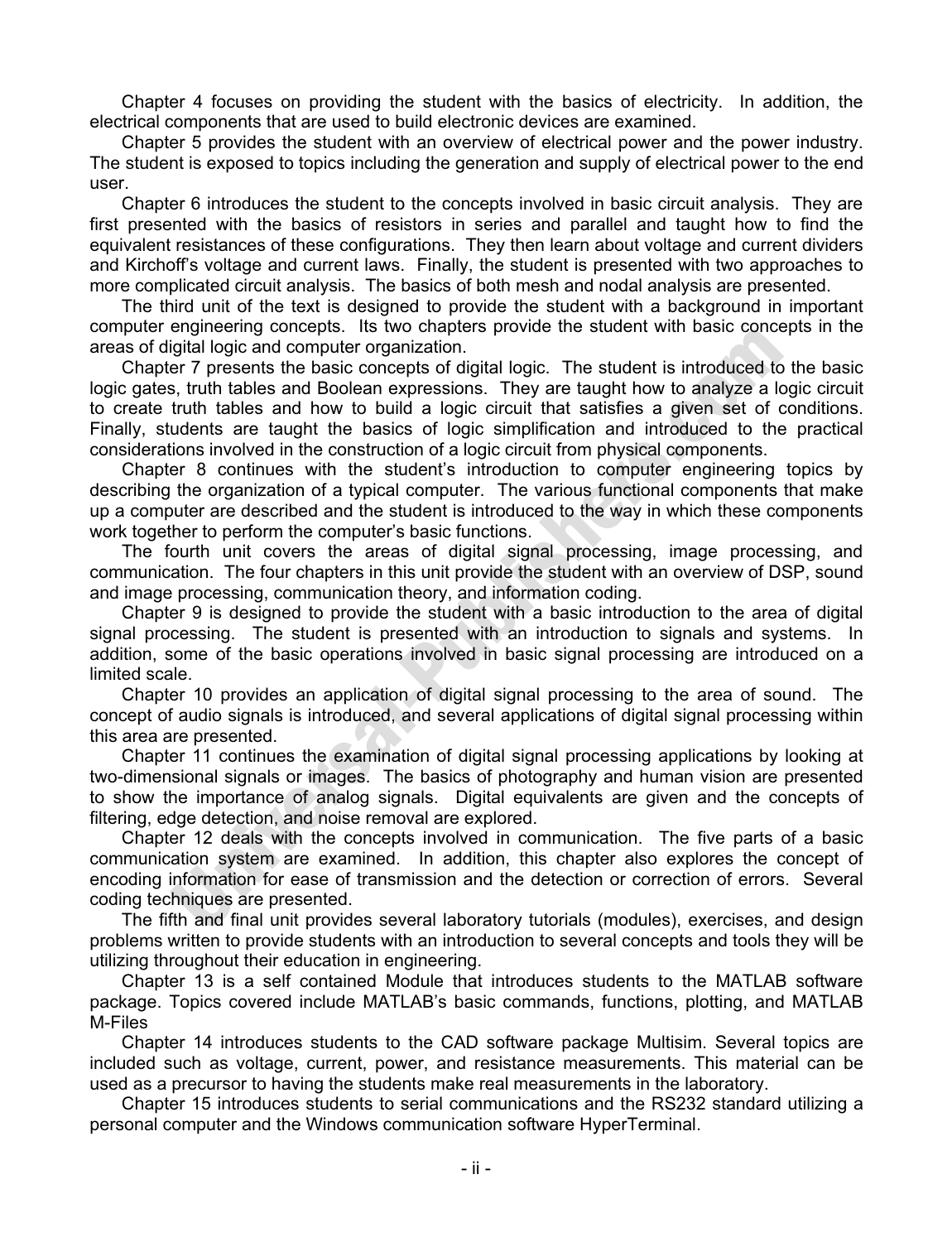Chapter 16 covers the topic of operational amplifiers. It provides students with enough information to use op amps as building blocks in simple circuits. Several basic op amp circuits are discussed including the inverting, non-inverting, current to voltage, and summing amplifier configurations.

 Chapter 17 introduces basic diodes. It introduces the general purpose silicon diode, light emitting diode (LED), and photodiode. In section 2 (optional) the characterization of semiconductor materials and a more detailed explanation of the pn junction are provided.

 Chapter 18 introduces the concepts needed to understand the basic behavior of light and how fiber optic cable acts as a waveguide. The topics of light reflection, refraction, and total internal reflection are discussed.

 Chapter 19 introduces students to the concept of PCB (Printed Circuit Board) design utilizing the software package ExpressPCB, A package available for free download at the ExpressPCB website. The software is introduced by having the student enter a simple predefined board design.

 Finally, Chapter 20 contains several exercises, and an example design exercise is also presented. The exercises have been designed to provide students with practice applying the material presented in Chapters 13 through 19.

 The goal of each of the chapters in this text is not to give the student an in-depth understanding of the topics that they cover, but rather to expose the student to the basic ideas and concepts at a level that their background allows.

## Usage

 The organization of this text allows instructors to present the material in a variety of different ways. Each of the chapters is self-contained and can stand alone should an instructor desire to present it in such a way. The recommended approach to this text is to present the first three chapters (Unit 1) first. After the students have the required math background, the remaining chapters can be approached in virtually any order.

## About the Authors

## **Dr. Reza Adhami**

 Dr. Reza Adhami serves as both a professor and the Chair of the Electrical and Computer Engineering Department at The University of Alabama in Huntsville (UAH). He has been a member of the electrical engineering faculty at UAH since 1983. During that time he has held many positions including Instructor, Associate Professor, Assistant Professor, Professor, Chair of the department, and Chair of the Inter-Campus Program Coordinating Board for the Shared Ph.D. degree in Computer Engineering at the University of Alabama in Birmingham and The University of Alabama in Huntsville. His research interests include communication systems, signal processing, image processing, biomedical systems, and VLSI. More specifically, his work has involved such topics as wavelet theory and its applications in signal processing, biomedicine and biometrics. As a faculty advisor, he has successfully supervised numerous Masters Theses and Ph.D. dissertations. He has authored/co-authored over 100 technical papers that have been presented and published in many technical journals and conferences. Dr. Adhami has multiple years of industrial experience during which he has designed and implemented numerous hardware/software systems.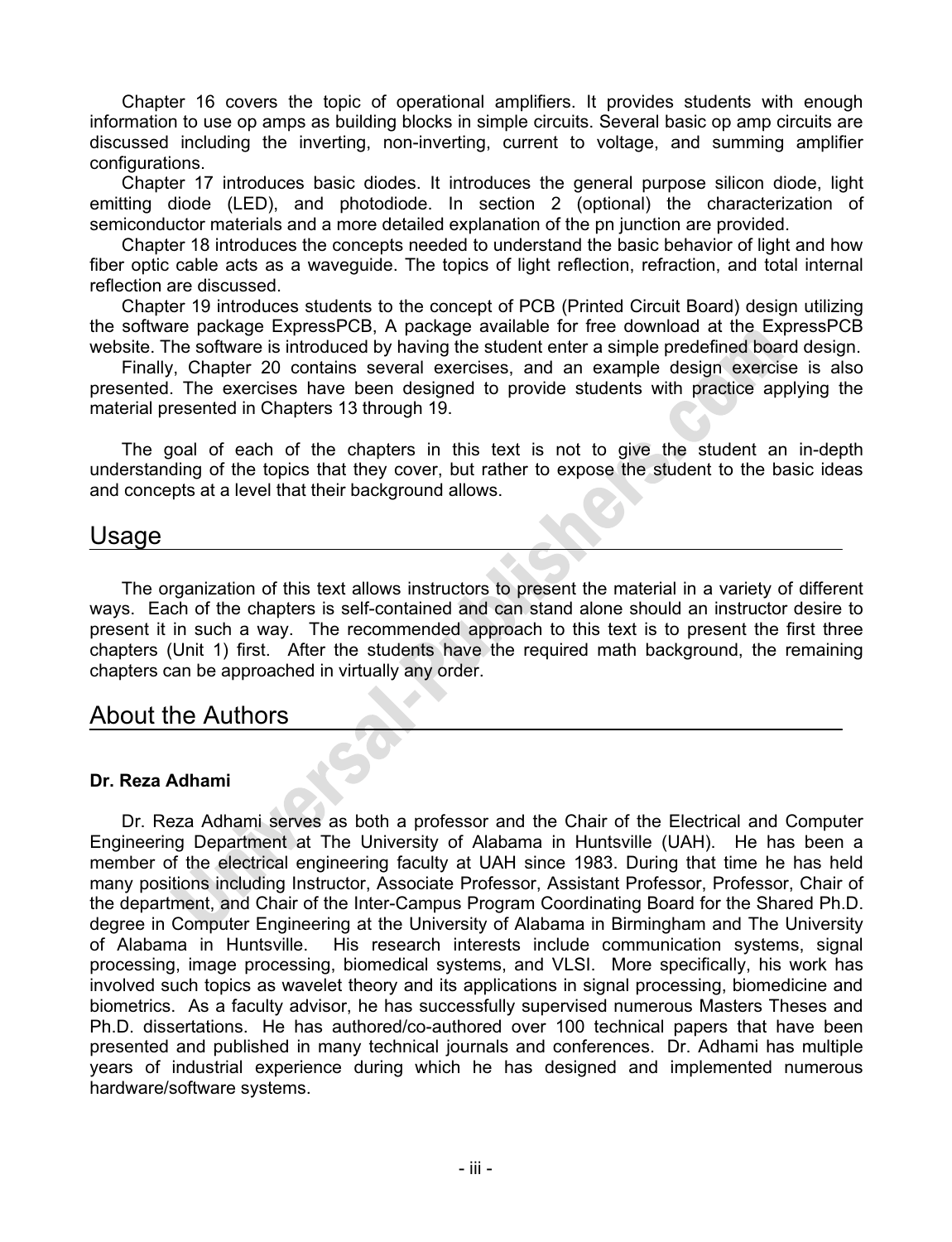#### **Dr. Peter Meenen**

 Dr. Peter Meenen has more than seven years of experience teaching introductory engineering concepts to students, primarily at the University of Alabama in Huntsville. He obtained a Bachelor of Science degree from Berry College in the areas of Physics and Computer Science, and a Master of Science and Ph.D. from the University of Alabama in Huntsville in the area of Electrical Engineering with an emphasis in signal processing and pattern recognition. He currently works in industry as a senior engineer where he focuses on developing technology and products in the areas of medical imaging and biometric security.

#### **Mr. Dennis Hite**

Mr. Dennis Hite has more than 10 years of experience managing and teaching introductory physics and engineering laboratories. He obtained a Bachelor of Science degree from Purdue University in Physics, and a Master of Science in Engineering with an option in Electrical Engineering from the University of Alabama in Huntsville. He currently holds the position of Lecturer/Information Technology Specialist at the University of Alabama in Huntsville.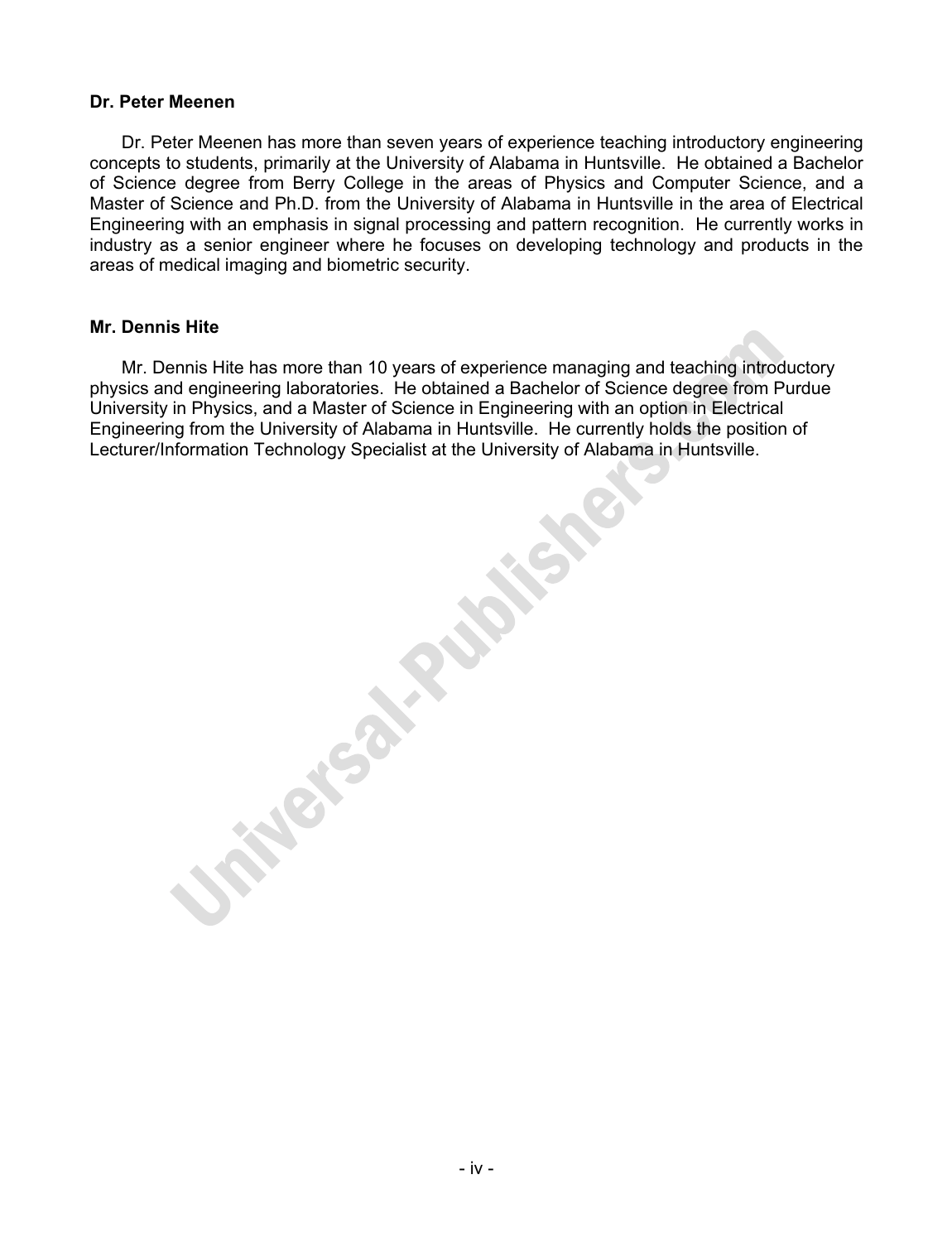| 1.1                            |  |
|--------------------------------|--|
| 1.2<br>1.2.1<br>1.2.2<br>1.2.3 |  |
| 1.3<br>1.3.1<br>1.3.2<br>1.3.3 |  |
| 1.4                            |  |
| 1.5                            |  |
| 1.6                            |  |
| 1.7                            |  |
|                                |  |
| 21<br>2.1.1                    |  |

| 2.1.2 |  |
|-------|--|
| 2.1.3 |  |
|       |  |
| 2.2   |  |
| 2.2.1 |  |
| 2.2.2 |  |
| 2.2.3 |  |
| 2.2.4 |  |
| 2.2.5 |  |
|       |  |
| 2.3   |  |
| 2.3.1 |  |
| 2.3.2 |  |
| 2.3.3 |  |
| 2.3.4 |  |
| 2.3.5 |  |
| 2.3.6 |  |
|       |  |
| 2.4   |  |
|       |  |
| 2.5   |  |
|       |  |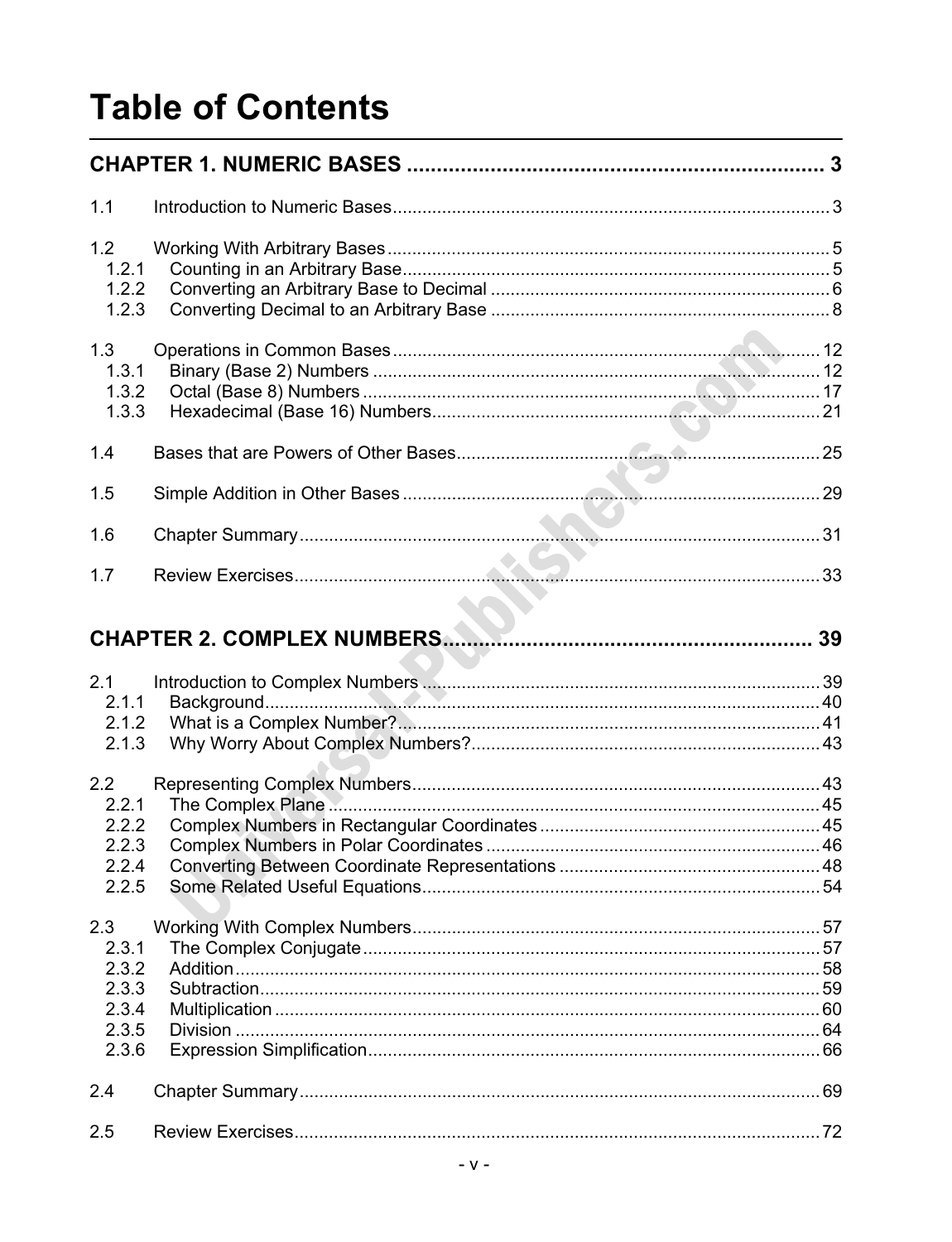| 3.1                                                       |                                                                     |  |
|-----------------------------------------------------------|---------------------------------------------------------------------|--|
| 3.2                                                       |                                                                     |  |
| 3.3<br>3.3.1<br>3.3.2<br>3.3.3<br>3.3.4<br>3.3.5<br>3.3.6 |                                                                     |  |
| 3.4                                                       |                                                                     |  |
| 3.5<br>3.5.1<br>3.5.2<br>3.5.3<br>3.5.4<br>3.5.5          |                                                                     |  |
| 3.6<br>3.6.1<br>3.6.2<br>3.6.3<br>3.6.4<br>3.6.5<br>3.6.6 |                                                                     |  |
| 3.7<br>3.7.1<br>3.7.2<br>3.7.3                            | Application of the Matrix Inverse - Systems of Linear Equations 128 |  |
| 3.8                                                       |                                                                     |  |
| 3.9                                                       |                                                                     |  |

## CHAPTER 4. ELECTRICAL ENGINEERING CONCEPTS............................ 155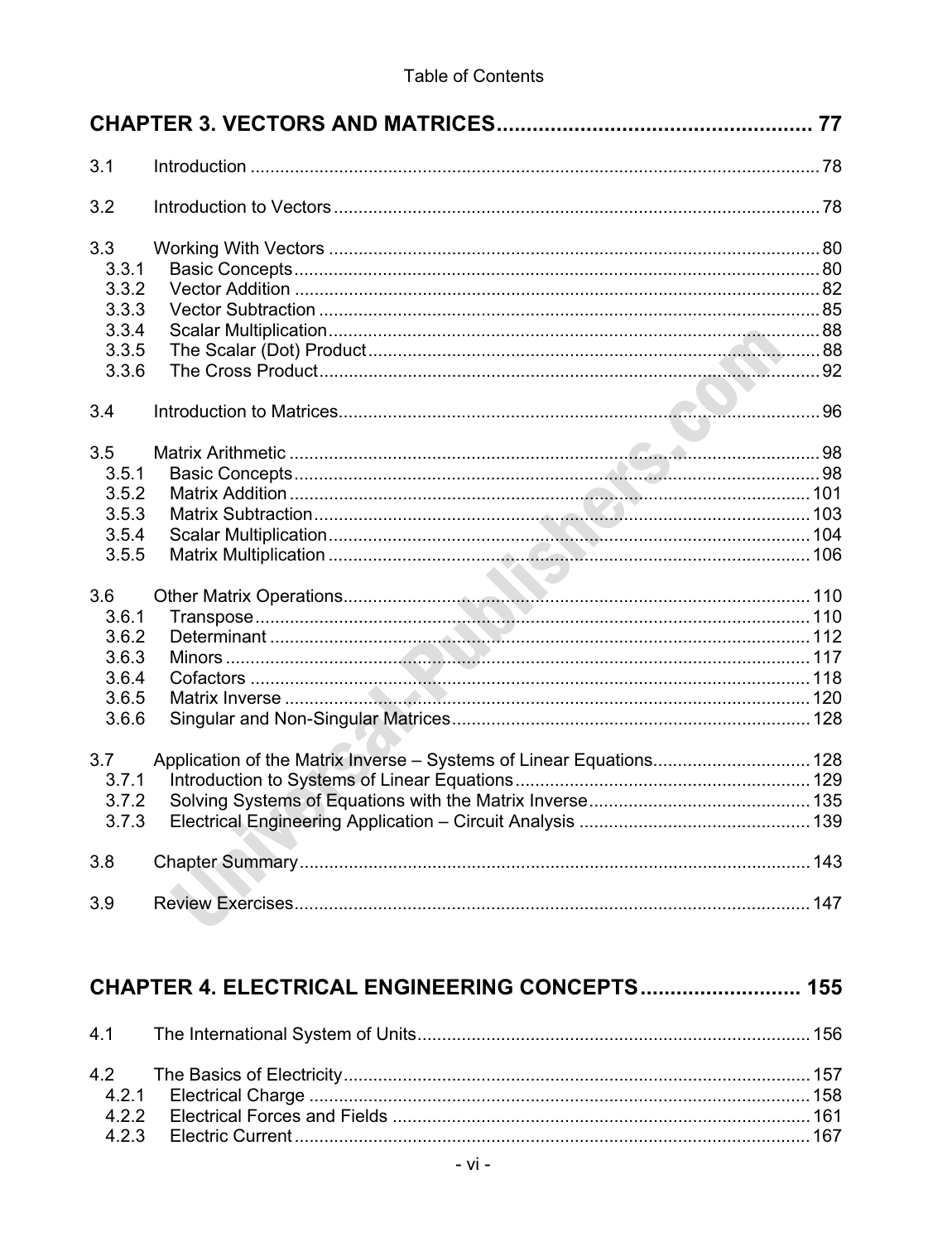| 4.2.4          |  |
|----------------|--|
| 4.2.5          |  |
| 4.2.6          |  |
| 4.2.7          |  |
| 4.2.8          |  |
| 4.2.9          |  |
| 4.2.10         |  |
| 4.3            |  |
| 4.3.1          |  |
| 4.3.2          |  |
| 4.3.3          |  |
| 4.3.4          |  |
| 4.3.5          |  |
| 4.3.6          |  |
| 4.3.7<br>4.3.8 |  |
| 4.3.9          |  |
|                |  |
| 4.4            |  |
| 4.4.1          |  |
| 4.4.2          |  |
| 4.4.3          |  |
| 4.4.4          |  |
| 4.4.5          |  |
| 4.4.6          |  |
|                |  |
| 4.5            |  |
|                |  |
| 4.6            |  |
| 4.7            |  |
|                |  |
|                |  |
|                |  |
|                |  |
| 5.1            |  |
|                |  |
| 5.2            |  |
|                |  |
| 5.3            |  |
| 5.3.1          |  |
| 5.3.2          |  |
| 5.3.3          |  |
| 5.3.4          |  |
| 5.3.5          |  |
| 5.3.6          |  |
|                |  |
| 5.4            |  |
| 5.5            |  |
|                |  |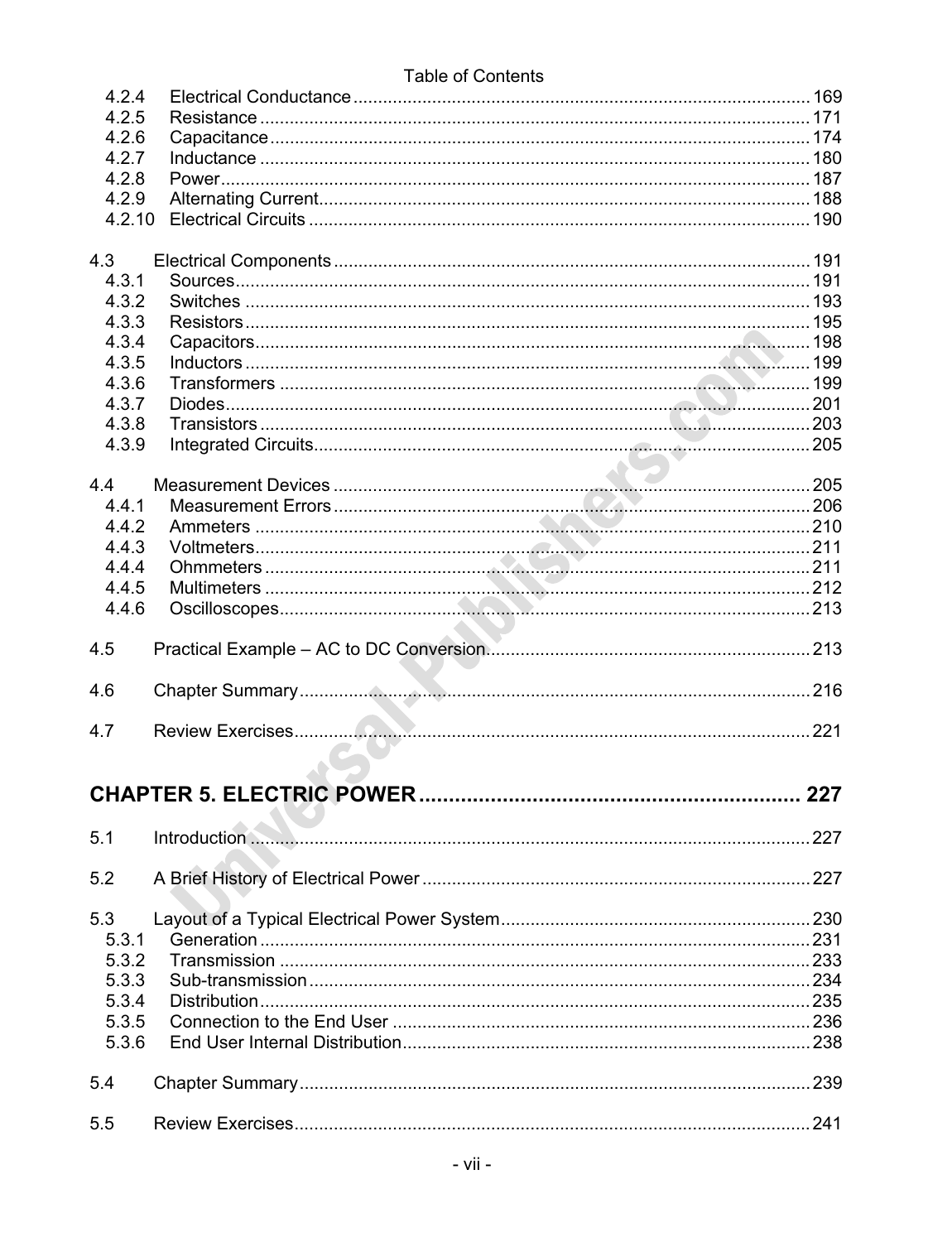| 6.1                                                                         |                                                                  |  |
|-----------------------------------------------------------------------------|------------------------------------------------------------------|--|
| 6.2<br>6.2.1<br>6.2.2<br>6.2.3<br>6.2.4<br>6.2.5<br>6.2.6<br>6.2.7<br>6.2.8 |                                                                  |  |
| 6.3<br>6.3.1<br>6.3.2<br>6.3.3                                              |                                                                  |  |
| 6.4<br>6.5                                                                  |                                                                  |  |
|                                                                             |                                                                  |  |
| 7.1                                                                         |                                                                  |  |
| 7.2                                                                         |                                                                  |  |
| 7.3                                                                         |                                                                  |  |
| 7.4<br>7.4.1<br>7.4.2<br>7.4.3<br>7.4.4<br>7.4.5<br>746                     | XOR Gates                                                        |  |
| 7.5<br>7.5.1<br>7.5.2<br>7.5.3<br>7.5.4                                     | Putting the Gates Together - Creating a Useful Logic Circuit 312 |  |
| 7.6<br>7.6.1<br>7.6.2                                                       |                                                                  |  |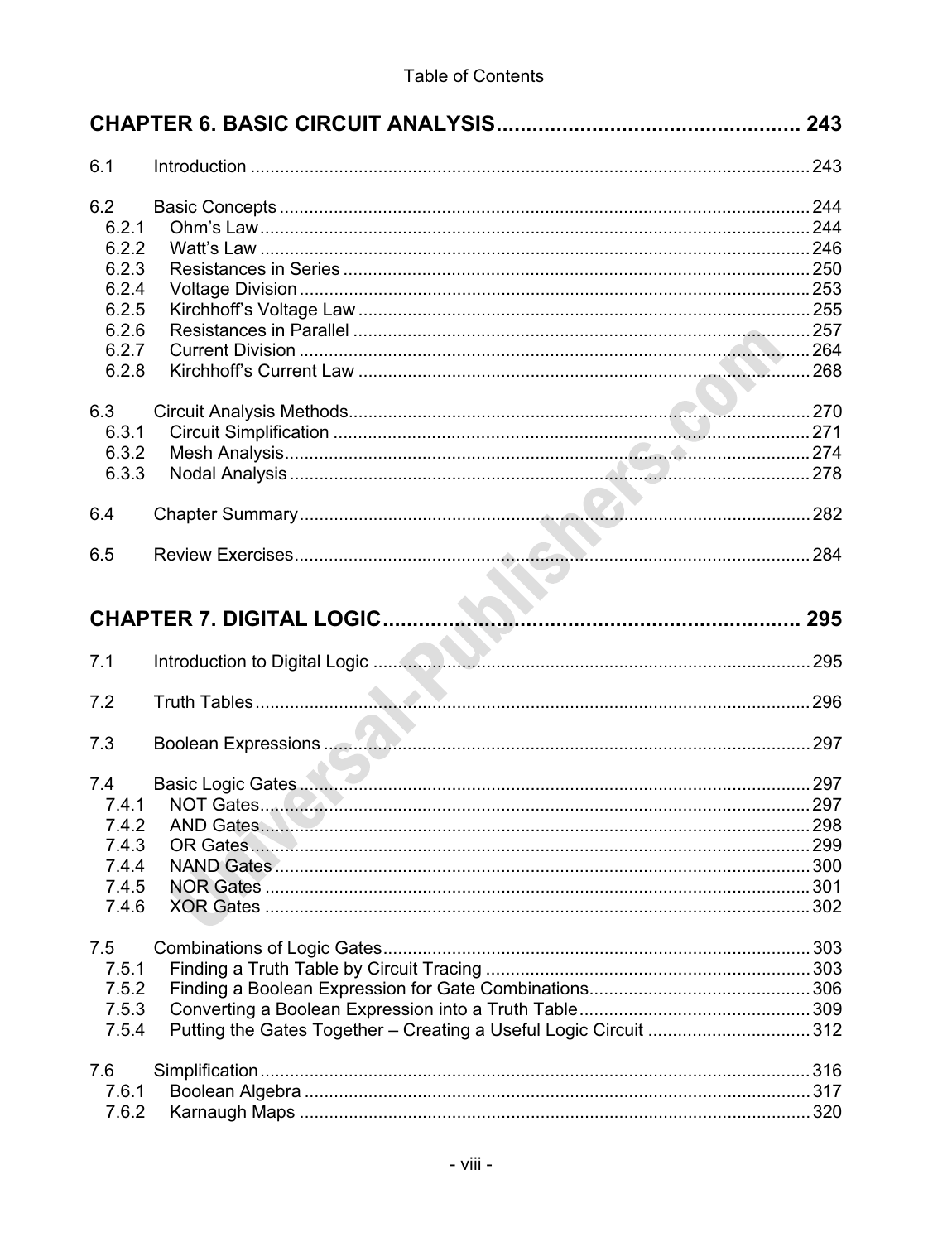| 7.7                                                       | <b>Table of Contents</b>                                      |  |
|-----------------------------------------------------------|---------------------------------------------------------------|--|
| 7.8                                                       |                                                               |  |
| 7.9                                                       |                                                               |  |
| 7.10                                                      |                                                               |  |
|                                                           | <b>CHAPTER 8. COMPUTER ORGANIZATION AND ARCHITECTURE  337</b> |  |
| 8.1                                                       |                                                               |  |
| 8.2<br>8.2.1<br>8.2.2<br>8.2.3<br>8.2.4<br>8.2.5<br>8.2.6 |                                                               |  |
| 8.3                                                       |                                                               |  |
| 8.4                                                       |                                                               |  |
| 8.5                                                       |                                                               |  |

## 

| 9.1   |  |
|-------|--|
| 9.1.1 |  |
| 9.1.2 |  |
| 9.1.3 |  |
| 9.2   |  |
| 9.2.1 |  |
| 9.2.2 |  |
| 9.3   |  |
| 9.3.1 |  |
| 9.3.2 |  |
| 9.3.3 |  |
| 9.3.4 |  |
| 9.3.5 |  |
| 9.3.6 |  |
| 9.4   |  |
| 9.4.1 |  |
| 9.4.2 |  |
| 9.4.3 |  |
|       |  |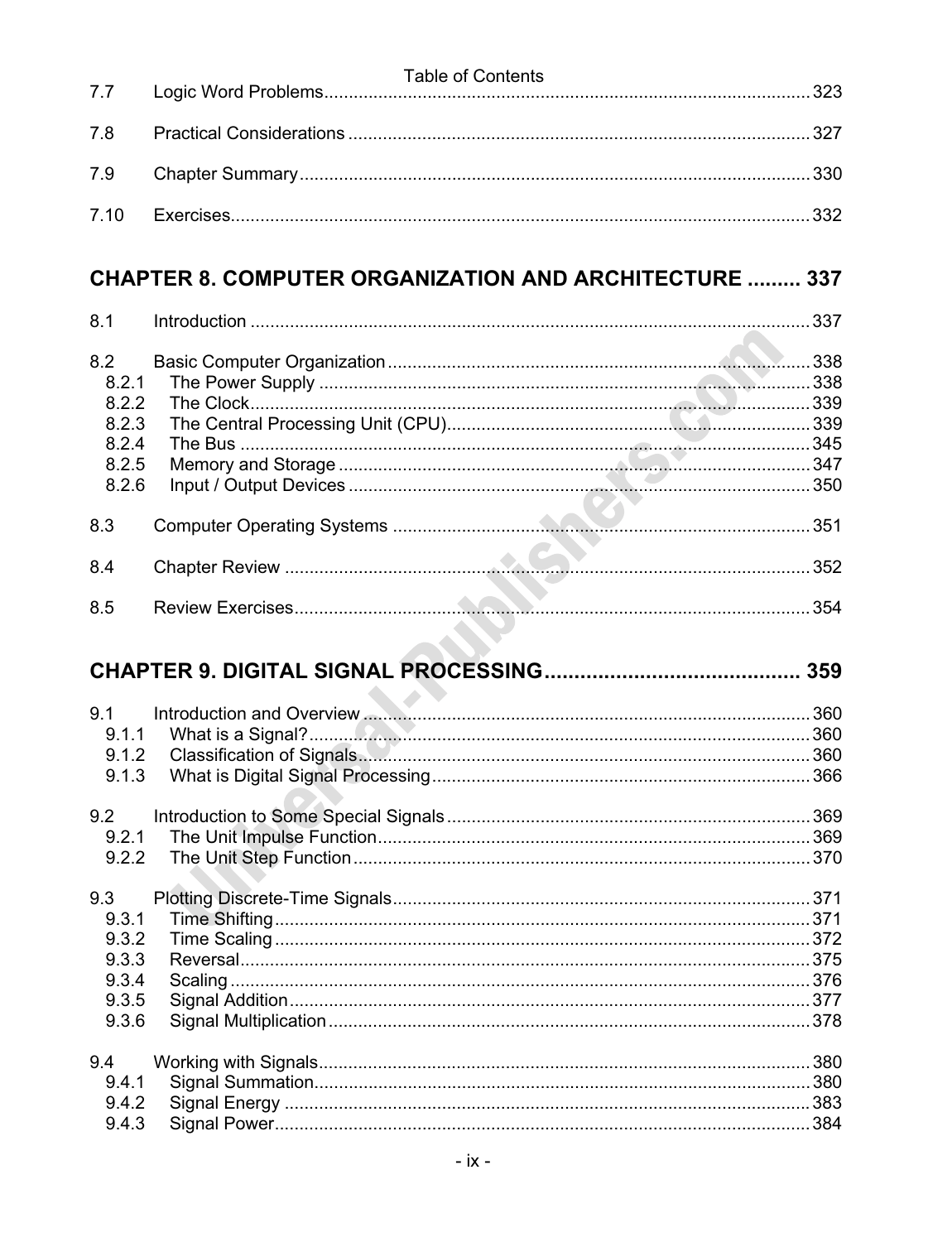|       | <b>Table of Contents</b>                        |     |
|-------|-------------------------------------------------|-----|
| 9.4.4 |                                                 |     |
| 9.5   |                                                 |     |
| 9.5.1 |                                                 |     |
| 9.5.2 |                                                 |     |
| 9.6   |                                                 |     |
| 9.6.1 |                                                 |     |
| 9.6.2 |                                                 |     |
| 9.6.3 |                                                 |     |
| 9.7   |                                                 |     |
| 9.8   |                                                 |     |
|       |                                                 |     |
| 9.9   |                                                 |     |
|       | CHAPTER 10. APPLIED DSP - SOUND PROCESSING 427  |     |
|       |                                                 |     |
| 10.1  |                                                 |     |
| 10.2  |                                                 |     |
|       |                                                 |     |
|       |                                                 |     |
|       |                                                 |     |
| 10.3  |                                                 |     |
|       |                                                 |     |
| 10.4  |                                                 |     |
|       |                                                 |     |
|       |                                                 |     |
|       |                                                 |     |
|       |                                                 |     |
| 10.5  |                                                 |     |
| 10.6  |                                                 | 454 |
|       |                                                 |     |
|       | CHAPTER 11. APPLIED DSP - IMAGE PROCESSING  457 |     |
|       |                                                 |     |
| 11.1  |                                                 |     |
| 11.2  |                                                 |     |
|       |                                                 |     |
|       |                                                 |     |
| 11.3  |                                                 |     |
|       |                                                 |     |
|       |                                                 |     |
|       |                                                 |     |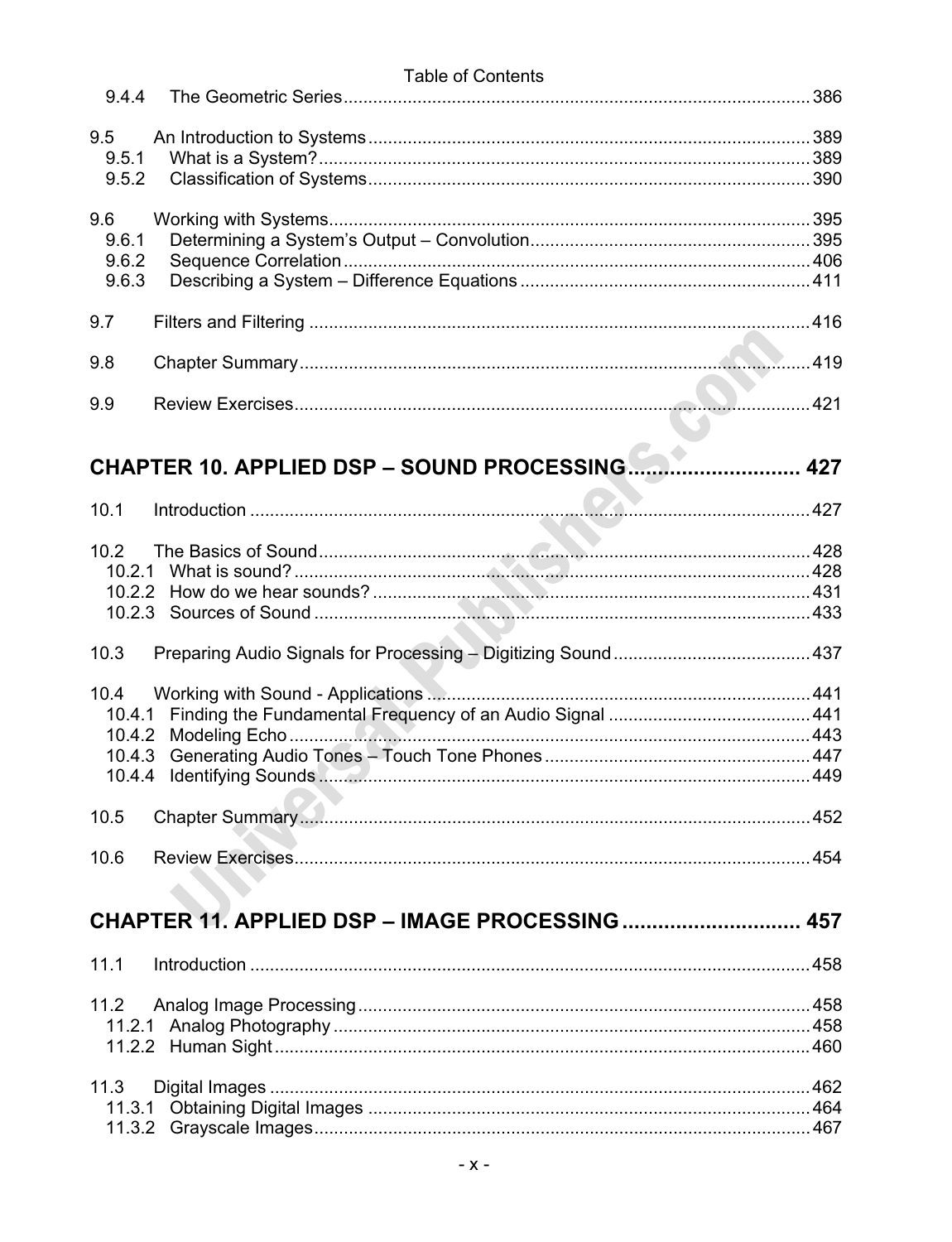| 11.4<br>11.4.1<br>11.4.2<br>11.4.4           |                                                                        |     |
|----------------------------------------------|------------------------------------------------------------------------|-----|
| 11.5<br>11.5.1<br>11.5.2<br>11.5.3<br>11.5.4 |                                                                        |     |
| 11.6<br>11.6.1<br>11.6.2                     |                                                                        |     |
| 11.7<br>11.7.1<br>11.7.2                     |                                                                        |     |
| 11.8<br>11.8.1<br>11.8.2                     |                                                                        |     |
| 11.9                                         |                                                                        |     |
| 11.10                                        |                                                                        |     |
|                                              |                                                                        |     |
|                                              |                                                                        |     |
| 12.1                                         |                                                                        |     |
| 12.2                                         |                                                                        |     |
| 12.3                                         | The Source                                                             | 519 |
| 12.4<br>12.4.1<br>12.4.3                     | 12.4.4 Classification of Communication Systems by Modulation Scheme526 |     |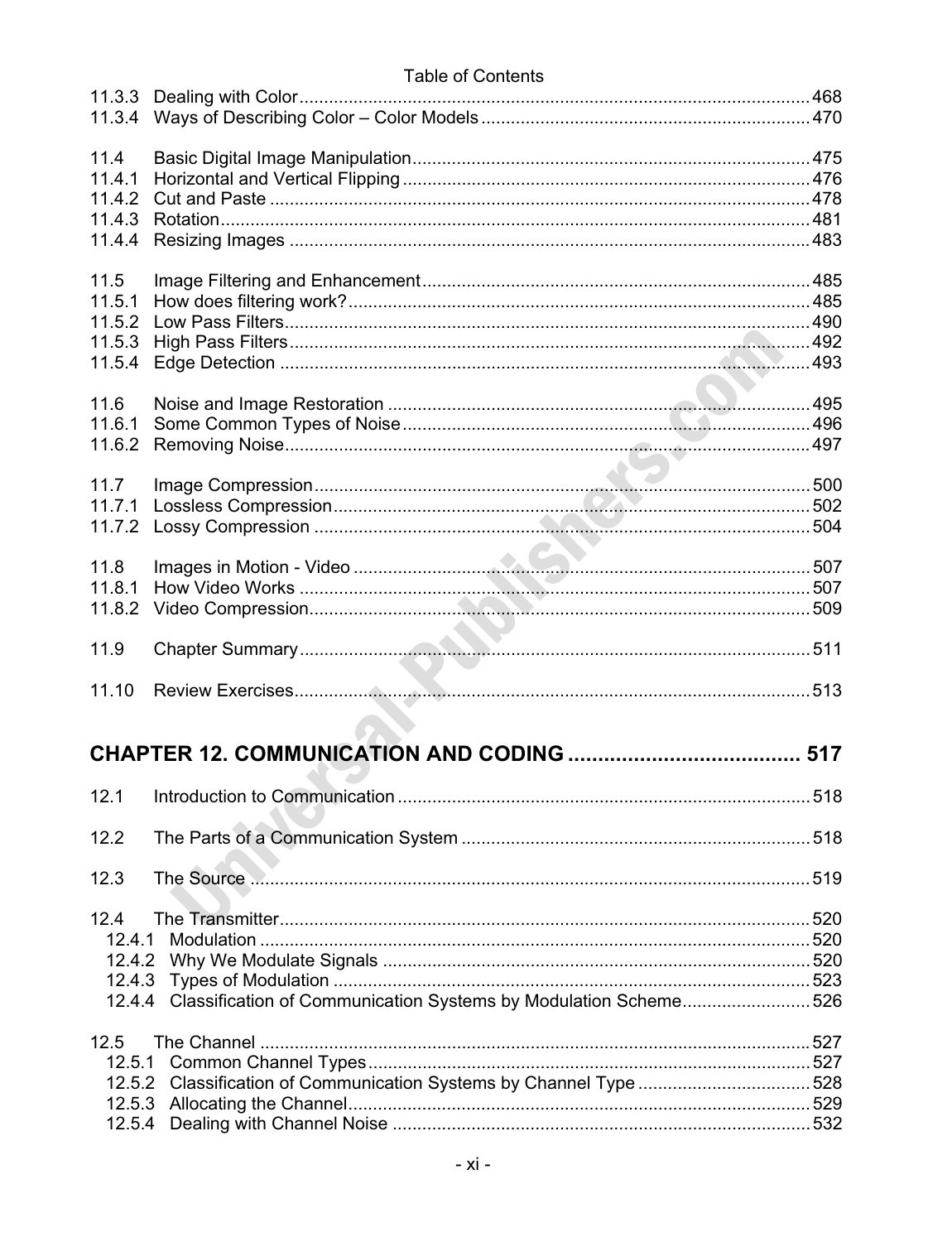| 12.6                 |                                                              |  |
|----------------------|--------------------------------------------------------------|--|
| 12.7                 |                                                              |  |
| 12.8                 |                                                              |  |
| 12.9                 |                                                              |  |
| 12.10                |                                                              |  |
| 12.11                |                                                              |  |
| 12.12                |                                                              |  |
| 12.13                |                                                              |  |
|                      |                                                              |  |
|                      |                                                              |  |
| 13.1<br>13.2<br>13.3 |                                                              |  |
|                      |                                                              |  |
| 14.1<br>14.2         |                                                              |  |
|                      | CHAPTER 15. Module 3 - Serial Communications  625            |  |
| 15.1<br>15.2         |                                                              |  |
|                      | CHAPTER 16. Module 4 – Operational Amplifiers (Op Amps)  637 |  |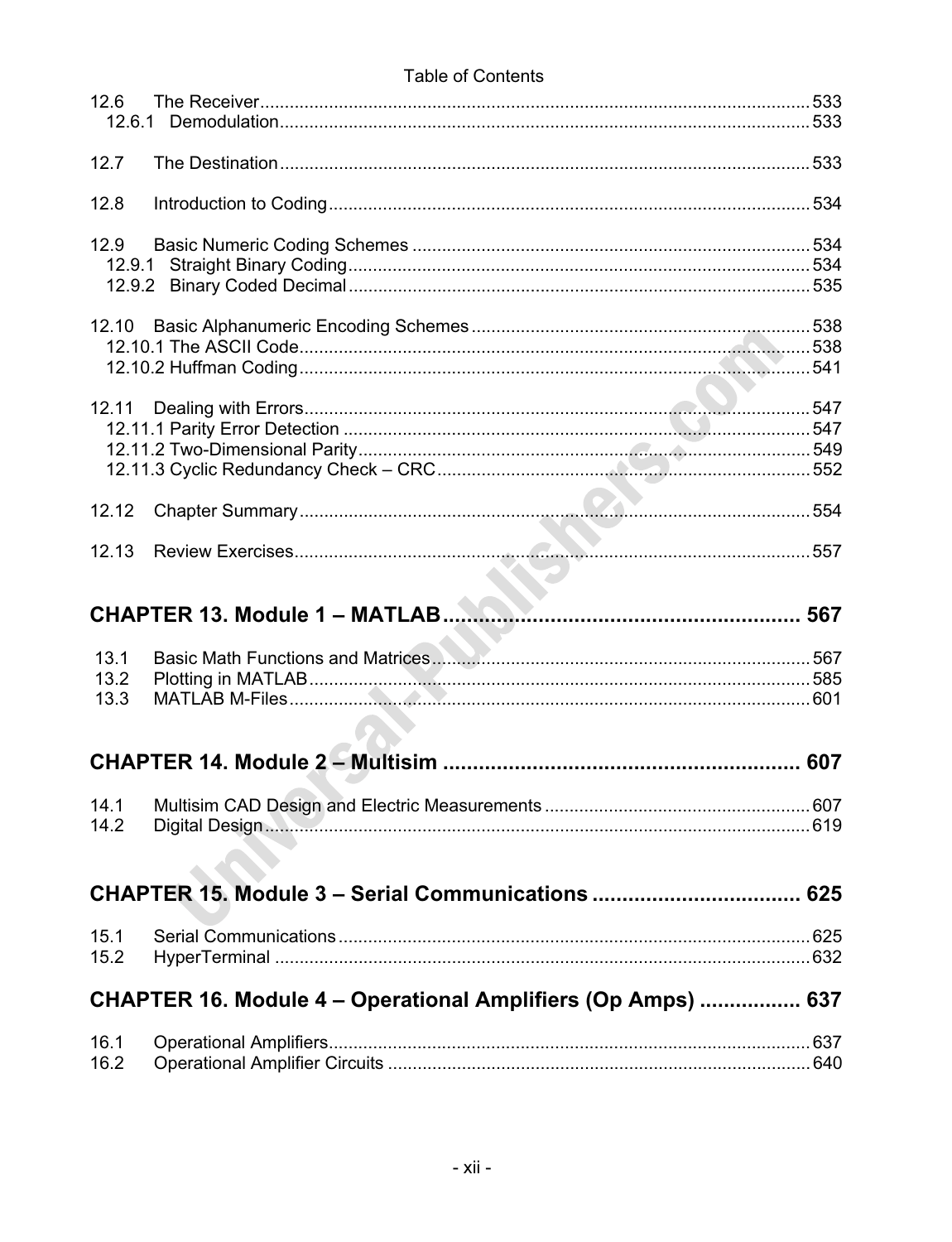|                                                      | <b>Table of Contents</b><br>CHAPTER 17. Module 5 - Light Emitting and Photodiodes 647 |  |
|------------------------------------------------------|---------------------------------------------------------------------------------------|--|
| 17.1<br>17.2                                         |                                                                                       |  |
|                                                      | CHAPTER 18. Module 6 – Fiber Optic Communications Link 661                            |  |
| 18.1<br>18.2                                         |                                                                                       |  |
|                                                      | CHAPTER 19. Module 7 - Printed Circuit Board Design 667                               |  |
| 19.1<br>19.2                                         |                                                                                       |  |
|                                                      |                                                                                       |  |
| 20.1<br>20.2<br>20.3<br>20.4<br>20.5<br>20.6<br>20.7 | Design Exercise - RS232-Fiber Point-to-Point Communications Link 683                  |  |
|                                                      |                                                                                       |  |
|                                                      |                                                                                       |  |
|                                                      |                                                                                       |  |
|                                                      |                                                                                       |  |
|                                                      |                                                                                       |  |
|                                                      |                                                                                       |  |
|                                                      |                                                                                       |  |
|                                                      |                                                                                       |  |
|                                                      | Appendix H - American Standard Code for Information Interchange (ASCII) Table  704    |  |
|                                                      |                                                                                       |  |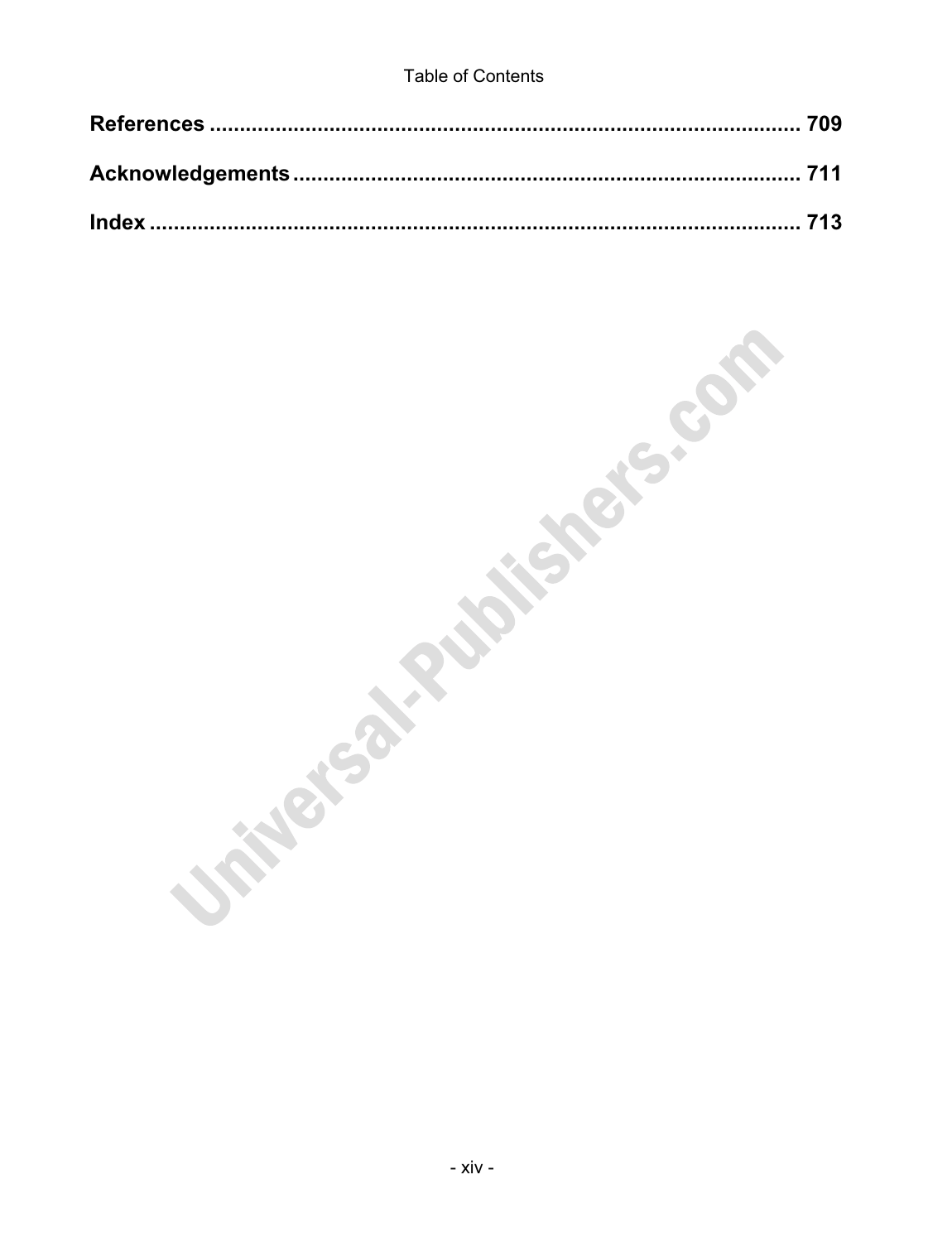# **UNIT 1**



## **Basic Mathematics**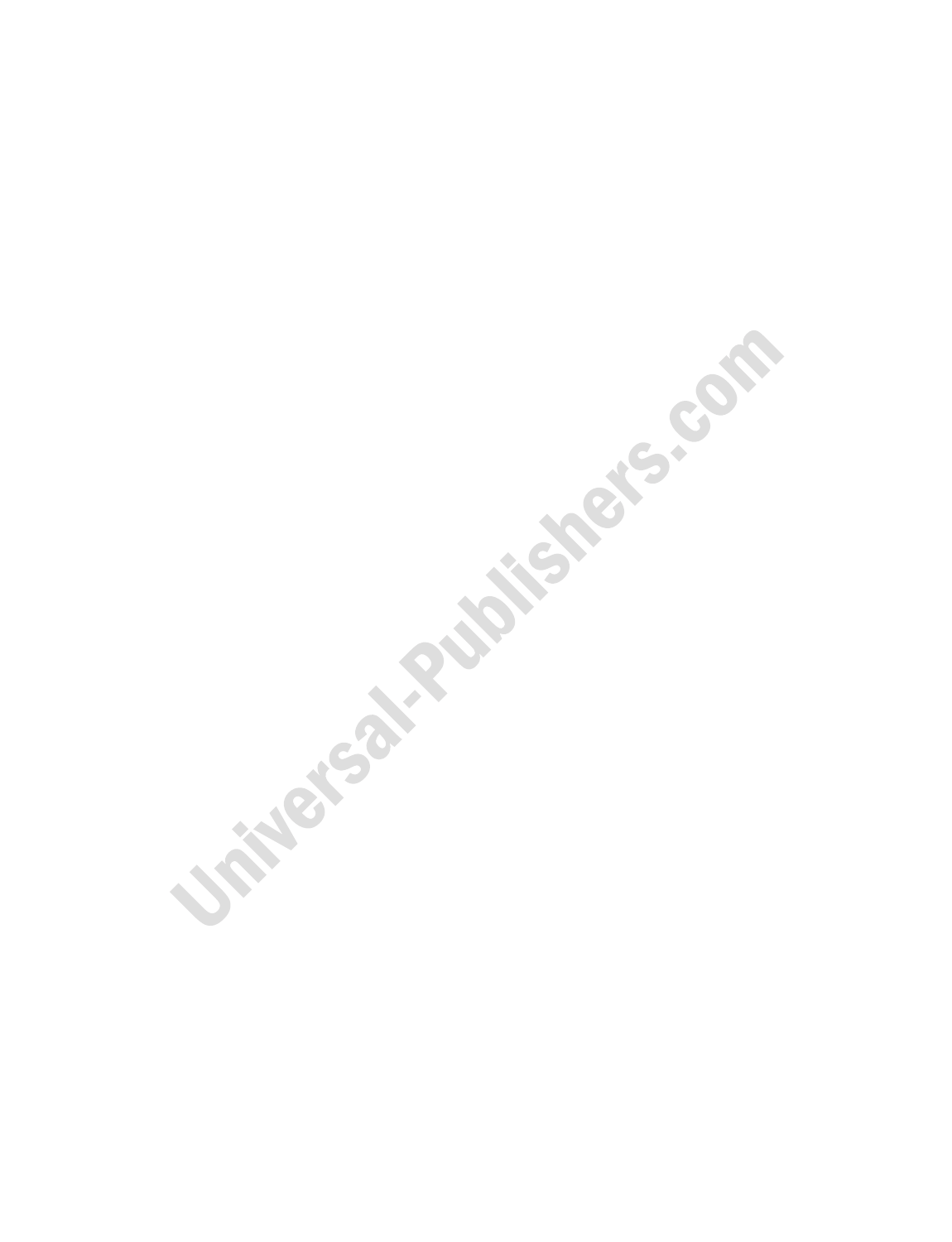## **Chapter 1. Numeric Bases**

## **Chapter Outline**

| 1.1   |  |
|-------|--|
| 1.2   |  |
| 1.2.1 |  |
|       |  |
| 1.2.3 |  |
| 1.3   |  |
| 1.3.1 |  |
| 1.3.2 |  |
| 1.3.3 |  |
| 1.4   |  |
| 1.5   |  |
| 1.6   |  |
| 1.7   |  |
|       |  |

## **1.1 Introduction to Numeric Bases**

 No matter what your occupation, you will encounter and work with numbers on a regular basis. Whether you are making change at a cash register, balancing your checkbook, or calculating power consumption of an electrical circuit, you must have a basic understanding of how numbers work. Take for example, the simple task of counting from 0 to 100. While this is a trivial task, you must know something about numbers to accomplish it. You begin counting using a single placeholder, the "ones" place. You know that when you reach the largest digit that can fit in this place (in this case 9) you must add an additional placeholder to continue. Thus, to proceed beyond 9, you add the "tens" place. One is added to this new place, and the original "ones" place is reset to zero. By doing so, you can proceed from 9 to 10. Likewise, each time you reach a 9 in the "ones" place, the next number is determined by incrementing the "tens" place and resetting the "ones" place. Following this procedure, you can count all the way up to 99. At this point, an additional placeholder, the "hundreds" place is used. By extending this procedure, it is possible to count to numbers far larger than 100.

 While this example may seem obvious, it illustrates an important point about numbers. As you saw, there was a particular number that, to be properly represented required the addition of an additional placeholder. In this example we found that each time a placeholder reached the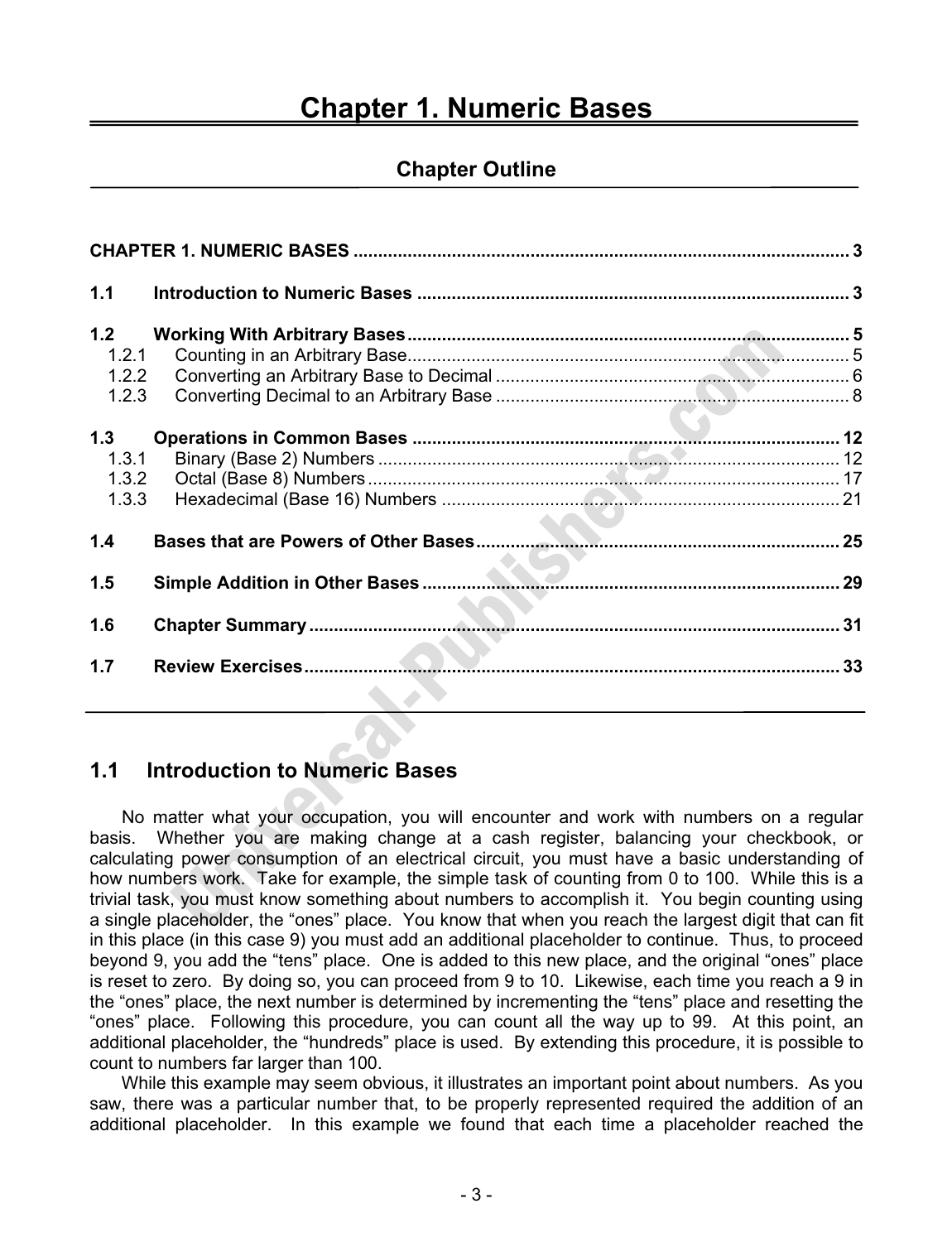number 10, we had to add a new placeholder to our number in order to represent it. When the "ones" place reached 10 we had to add the "tens" place, and when the "tens" place reached 10, we had to add the "hundreds" place. The number that, once reached, requires this addition of a new placeholder is called the radix. So, from our example, we find that the numbers we are used to working with have a radix of 10. Knowing the radix gives us important information about the number system that we are using, thus, the radix number is often referred to as the base of the number system. In other words, we typically work with numbers using a radix of 10, so we can say we use a base 10 number system. This base 10 system is often referred to as the decimal number system (from the Latin word "Decima" which means a tenth).

 The decimal number system is not the only one used, however. Many applications, especially in electrical engineering and other technical fields, require the use of number systems based on a different radix. One good example is the binary, or base 2, number system. It is commonly used in the areas of digital logic and computers. These areas deal with signals that can have only two possible states, on or off. Thus a number system with a radix of two is perfectly suited for describing events in these systems.

 Before we look too closely at the use of other bases, let's get a better understanding of the mechanics of numbers in the decimal system. In order to see exactly how decimal numbers work, let's look at an example of a typical decimal number. In this case, let's use the decimal number  $(1279.875)_{10}$ . You may have noticed that this number is not written quite the way you might expect. The parentheses and subscript 10 is part of a notation method that is often used when dealing with numbers of different bases. It helps us avoid confusion by keeping track of what base each number is in. If we did not specify the base each number is in, it would be easy to get confused, and that could lead to unwanted errors. Now that we are comfortable with this notation, let's look at what this decimal number is really telling us. Figure 1.1, shown below, breaks the number down into its respective places.



**Figure 1.1. An example of a typical decimal (Base 10) number.** 

 As you can see, by breaking the number down, we find that each of the digits gives us important information. The numeric value in each of the placeholders indicates the degree to which its respective power of the base is represented in the total number. In this example, it is easy to see that there are 1x10 $^3$  or 1 "thousand," 2x10 $^2$  or 2 "hundreds," 7x10 $^1$  or 7 "tens," 9x10 $^0$ or 9 "ones," 8x10<sup>-1</sup> or 8 "tenths," 7x10<sup>-2</sup> or 7 "hundredths," and 5x10<sup>-3</sup> or 5 "thousandths" in the number. As a result the final number can be thought of as (1x10<sup>3</sup>) + (2x10<sup>2</sup>) + (7x10<sup>1</sup>) + (9x10<sup>0</sup>) +  $(8x10^{-1}) + (7x10^{-2}) + (5x10^{-3})$  or  $1000 + 200 + 70 + 9 + 0.8 + 0.07 + 0.005 = 1279.875$ . While this may seem obvious when working with decimal numbers, the same concept can be used to work with numbers of any base. To better understand this, let's first look at how this works for an arbitrary base *b*. We will then examine numbers in some of the more commonly used bases.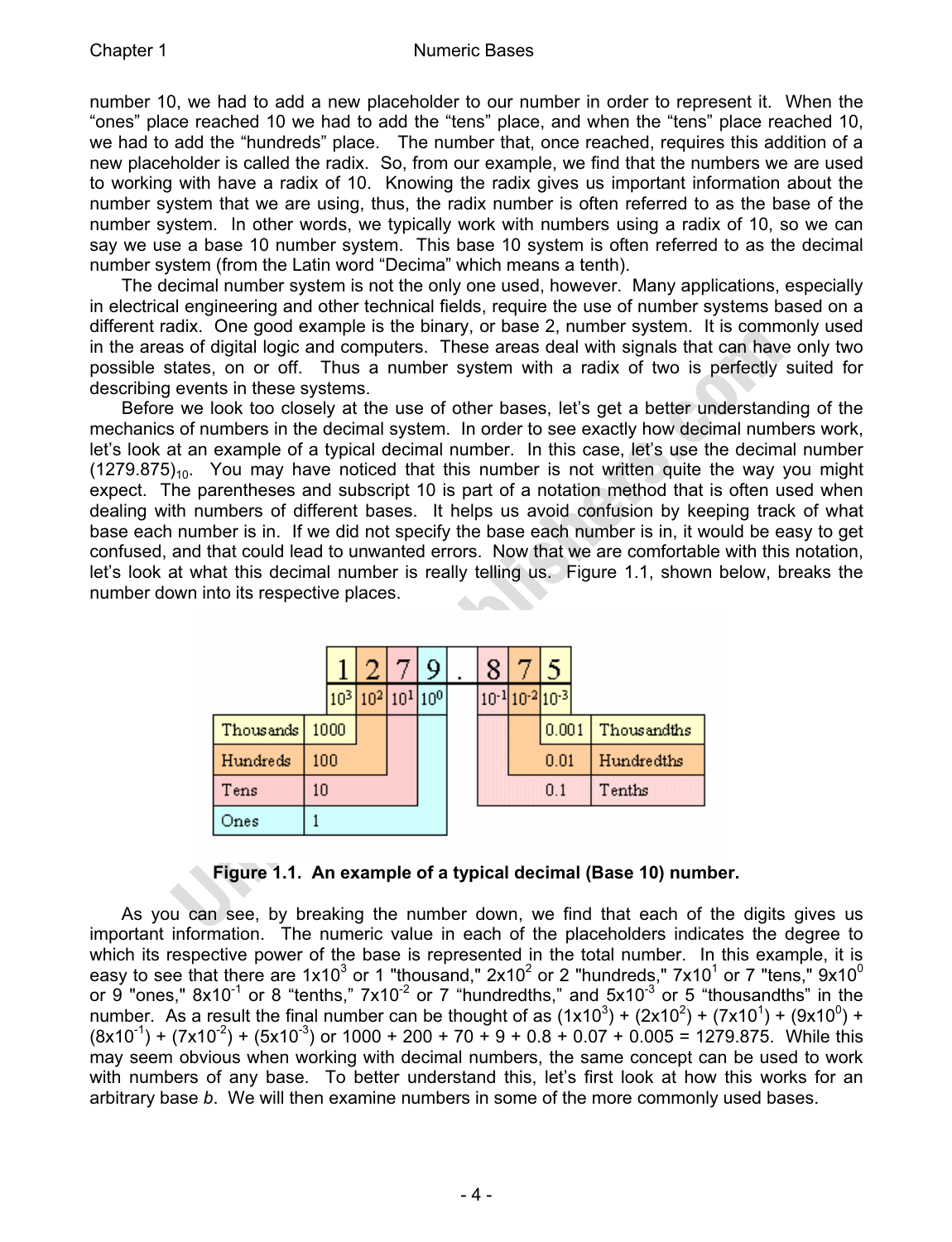## **1.2 Working With Arbitrary Bases**

While working with numbers in a specific base is useful, it is far more beneficial to be able to work with numbers in any base. Since you never know when you may encounter numbers in an unfamiliar base, it is important to have general tools that can be adapted to work with any base you choose. In this section, we will explore the basics of bases. We will learn how counting works in different bases, and we will learn how to convert numbers between an arbitrary base and decimal.

## **1.2.1 Counting in an Arbitrary Base**

 Once we have determined what base we are working with, let's call it *b*, we automatically know two important things about our number. First, we know that each digit or placeholder in the number is going to represent a particular power of the base, and second, there are exactly *b* values that can be used in each placeholder. These values will range from 0 to (*b* - 1). As a result, when we count in a base *b* number system, each placeholder will begin at 0 and increment up to  $b - 1$ . Once a placeholder has reached  $b - 1$ , a new placeholder must be added to count beyond that point.

To help clarify this concept, let's look at an example.

## **Example 1.1**

## **Problem:** Count to  $(20)_{10}$  in base 5

**Solution:** Since we have been given a base to work in, we can assign a value to our arbitrary base *b.* In this case let *b* = 5. Since we now know that *b* is equal to 5, we know that each digit of any number represented in this base gives us an indication of the degree to which each power of five is represented in the number as a whole. We also know that each digit of the number will range from 0 to  $(5 - 1)$  or 4. So, let's count to  $(20)_{10}$  in base 5.

| <b>Decimal</b> | Base 5 |
|----------------|--------|
|                |        |
|                |        |
|                | ッ      |
| ্              |        |
|                |        |

As you can see we have reached the value of  $b - 1$ , which in this case is 4. Since our radix is 5, we know that when a placeholder reaches 5 a new placeholder must be added to represent the number. Let's add a placeholder and continue.

| <b>Decimal</b> | Base 5 |
|----------------|--------|
| 5              | 10     |
| 6              | 11     |
|                | 12     |
| 8              | 13     |
| 9              | 14     |
| 10             | 20     |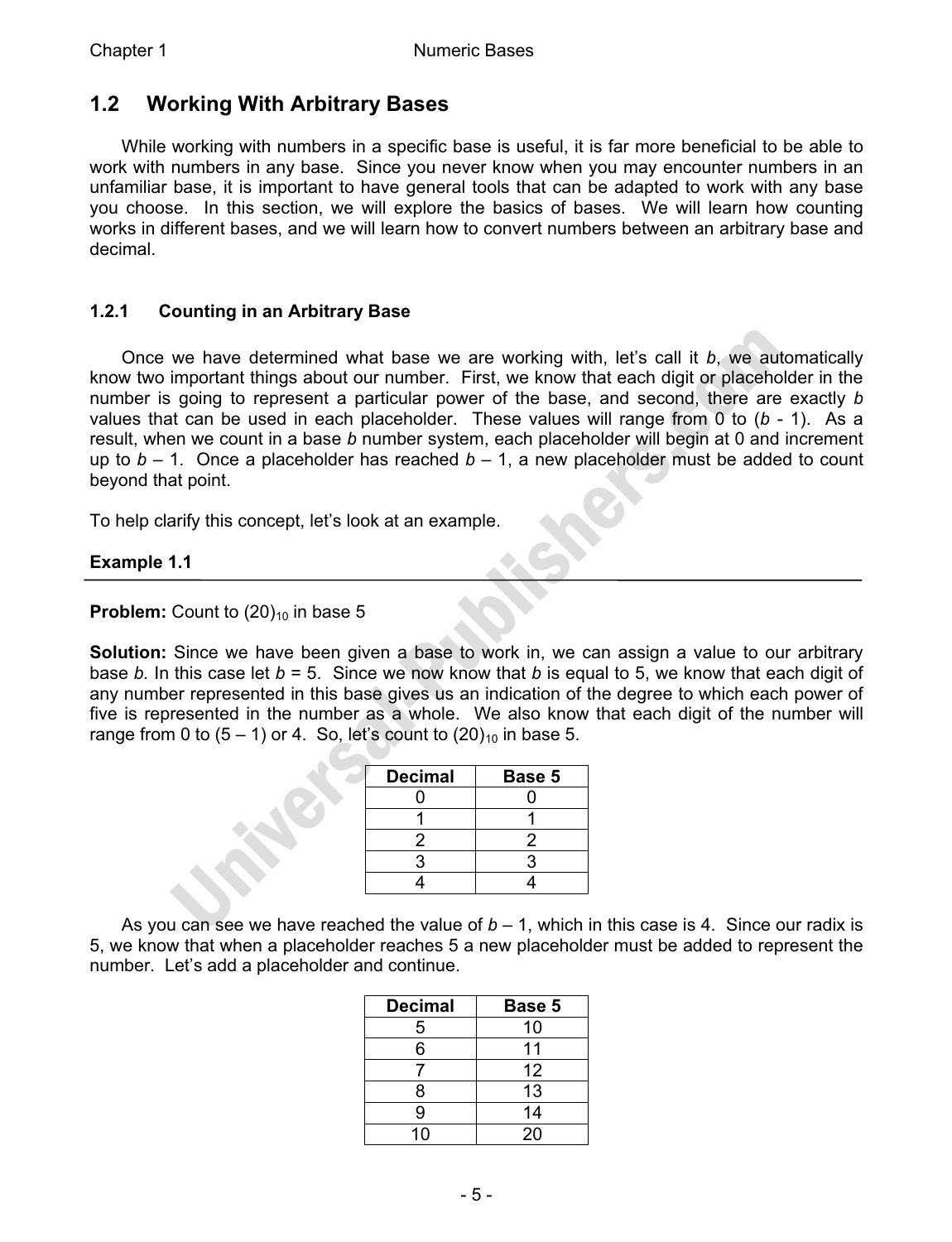At this point, we have reached  $(20)_5$ . However, this does not mean we have finished counting. If we look at the table, we will see that (20)<sub>5</sub> is equivalent to only (10)<sub>10</sub>. We are only half - way there. Let's count the rest of the way now.

| <b>Decimal</b> | Base 5 |
|----------------|--------|
| 11             | 21     |
| 12             | 22     |
| 13             | 23     |
| 14             | 24     |
| 15             | 30     |
| 16             | 31     |
| 17             | 32     |
| 18             | 33     |
| 19             | 34     |
| 20             | 40     |

As you can see, we have now reached  $(20)_{10}$  in the base five number system. From the chart we see that  $(40)_5$  is equal to  $(20)_{10}$ .

 This example gives us a good idea of how counting in a base other than decimal works. At this point you may ask, is there any way to tell what a number in some other base *b* will equal in decimal without building a chart and counting? The answer is yes.

## **1.2.2 Converting an Arbitrary Base to Decimal**

 The process used to determine the decimal equivalent of a number expressed in a different base *b* is actually very simple. The key is to remember the function of each of the placeholders in the number. Each placeholder determines to what degree a certain power of the base is represented in the final number. In addition, each placeholder to the left of the radix point (note that this is what a decimal point is called in number systems that are not base 10) represents an increasing positive power of the base, and that each placeholder to the right of the radix point represents an increasing negative power of the base. Let's take a look at what this would look like for a general base *b*.



 **Figure 1.2. An illustration of the relationship between each placeholder and its respective power of the base.**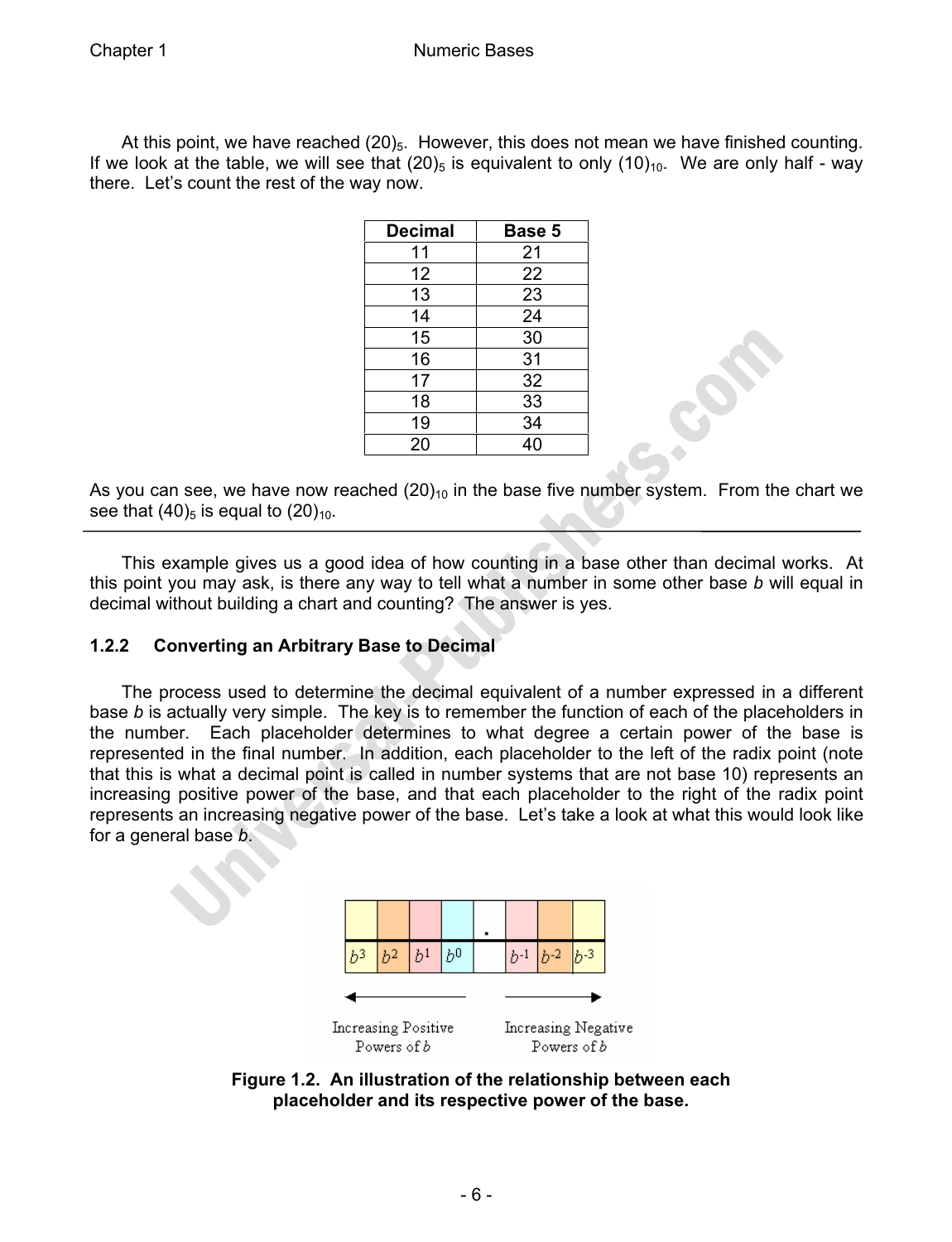Since each placeholder represents a specific power of the base, we can obtain the decimal value represented by a given placeholder by simply multiplying the value in that placeholder by the value obtained by raising the base to the appropriate power. If we calculate this value for each placeholder and sum the results, we will arrive at the decimal equivalent of the number represented in base *b*. To illustrate this, let's look at base 5 once again. Figure 1.3 displays the powers associated with each placeholder in the base 5 system.



#### **Figure 1.3 A representation of the powers of 5 associated with the placeholders in a base 5 number.**

 Continuing with our base 5 example, let's find the equivalent decimal number for  $(13412.213)_{5.}$ 

## **Example 1.2**

**Problem:** Find the equivalent decimal number for (13412.213)<sub>5</sub>.

**Solution:** Our first step in converting this number to its decimal equivalent is to multiply the value in each placeholder by its respective power of the base, in this case 5. The following table illustrates this process.

| <b>Placeholder</b><br>Value | <b>Associated</b><br>Power of | <b>Resulting</b><br><b>Product</b> |
|-----------------------------|-------------------------------|------------------------------------|
|                             | the Base                      |                                    |
|                             | $5^4$ =625                    | $1 \times 625 = 625$               |
| 3                           | $\sqrt{5^3}$ =125             | $3 \times 125 = 375$               |
|                             | $5^2$ =25                     | $4 \times 25 = 100$                |
|                             | $5^{\degree} = 5$             | $1 \times 5 = 5$                   |
| $\mathcal{P}$               | $5^0$ =1                      | $2 \times 1 = 2$                   |
|                             | Radix Pt.                     |                                    |
| 2                           | $\overline{5}^{-1}$ =0.2      | $2 \times 0.2 = 0.4$               |
|                             | $5^{-2} = 0.04$               | $1 \times 0.04 = 0.04$             |
| 3                           | $5^{-3}$ =0.008               | $3 \times 0.008 = 0.024$           |

Now that we know the decimal value associated with each placeholder, all we have to do is add these values together to arrive at our answer.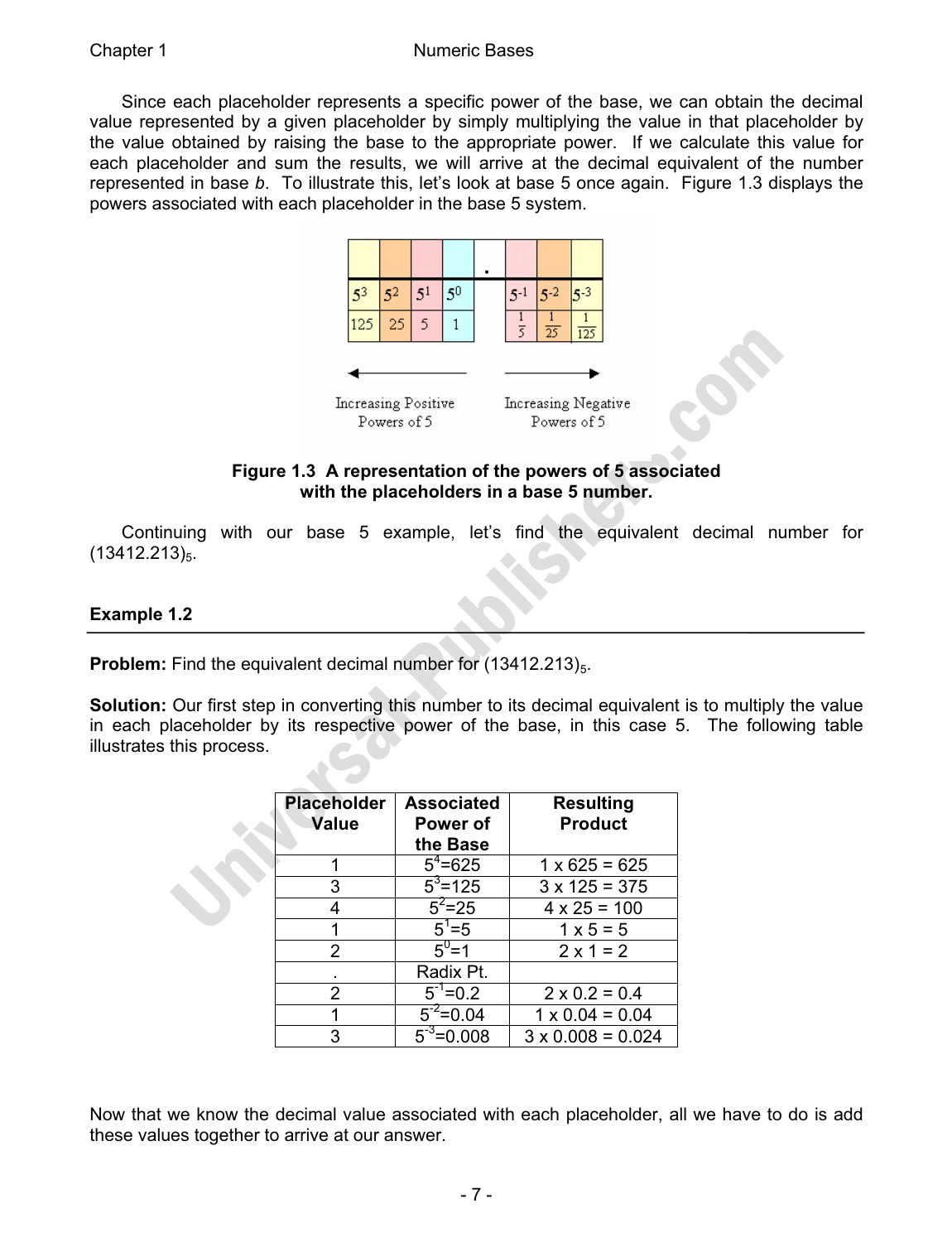Chapter 1 Numeric Bases

 625.000 375.000 100.000 5.000 2.000 0.400 0.040 + 0.024 1107.464

So, now we know that  $(13412.213)_{5}$  is equivalent to  $(1107.464)_{10}$ .

In the preceding example, we found the decimal equivalent of a base 5 number. The method we used in this example will work to convert a number in any base to its decimal equivalent. Simply multiply the value in each placeholder by its respective power of the base and add the results.

**MATLAB:** MATLAB has a function that allows for the conversion of an arbitrary base to its decimal equivalent number. This function has the following usage syntax.

## BASE2DEC(S,B)

Where S is a string containing the number in base B, and B is the base that the number is in. Keep in mind that this function only converts positive integer values. It will not work on negative numbers or numbers containing fractional parts.

**Example:** Base2Dec('13412',5) will return 1107 which is the decimal equivalent of the specified base 5 number.

## **1.2.3 Converting Decimal to an Arbitrary Base**

 Now that we know how to find the decimal equivalent of a number given in another base, our next goal is to learn how to work in the other direction. We want to be able to represent a given decimal number in another base. The procedure required to perform this conversion is slightly more complicated than the conversion to decimal, but it is still not too difficult. Unlike the process of converting a given base to decimal, the reverse process requires separate processing for the whole and fractional parts of the number.

 Let's look at the whole number part first. The easiest way to determine the representation of the whole number portion of a decimal number in a different base is by successively dividing the decimal number by the radix of the new base and keeping track of the remainder. This sounds difficult at first, but is actually quite easy. If we wish to perform the conversion of a whole number from decimal to base *b*, we must divide our number by b. The remainder of this division will be the rightmost digit of our base *b* number. Next, we divide the quotient from the previous division by *b*. The remainder from this division is the next digit in our base *b* number. This division process is repeated until the quotient is zero. At this point we have successfully converted our decimal number to the new base. Figure 1.4 illustrates this process.